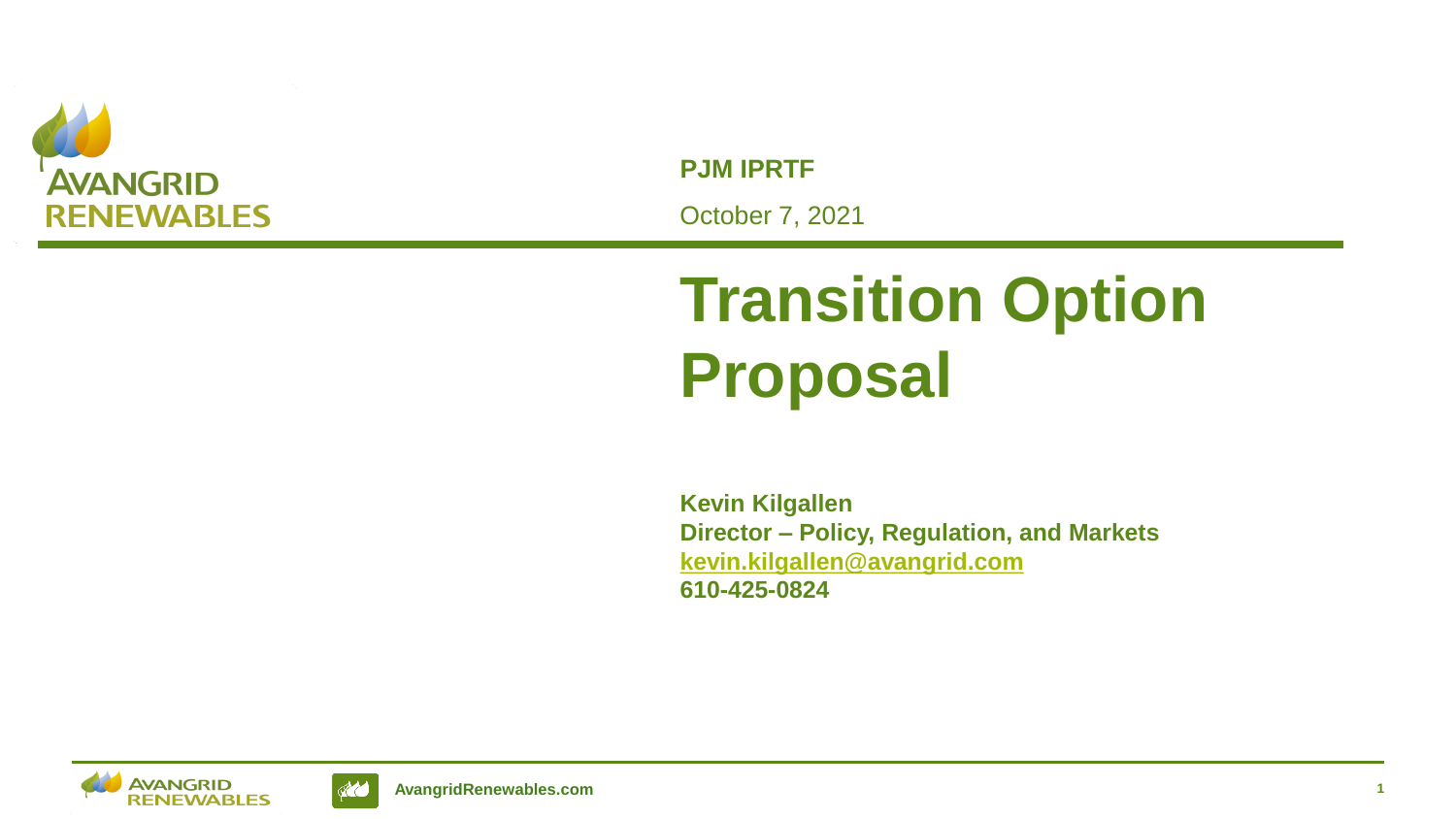- Appreciate the work of all stakeholders in developing an optimal solution
- Believe moving to a cluster queue structure should provide for more efficient process than today
- As with any changes to market rules, stakeholders face the challenge of developing a "reasonable" plan to transition from current to new
	- ‒ Vague terms such "reasonable", "fair", or "equitable" can't be defined to any certainty in this case but PJM members must decide what proposal best balances the interests of generators, buyers, enduse customers, transmission and distribution owners, and states
	- ‒ FERC is the ultimate arbiter but what PJM files at FERC should reflect these diverse interests while maintaining reliability, which is Job #1
- We agree with PJM that there should not be an immediate and complete cutover to the cluster process but some consideration for interconnection customers currently in the queue
	- ‒ PJM's Sep 20 IRPTF proposal was to allow projects that met the follow criteria to remain in the serial process:
		- Projects in queues AD2 and earlier OR
		- Projects that have received a facilities study by the time of the FERC order (timing was inferred)

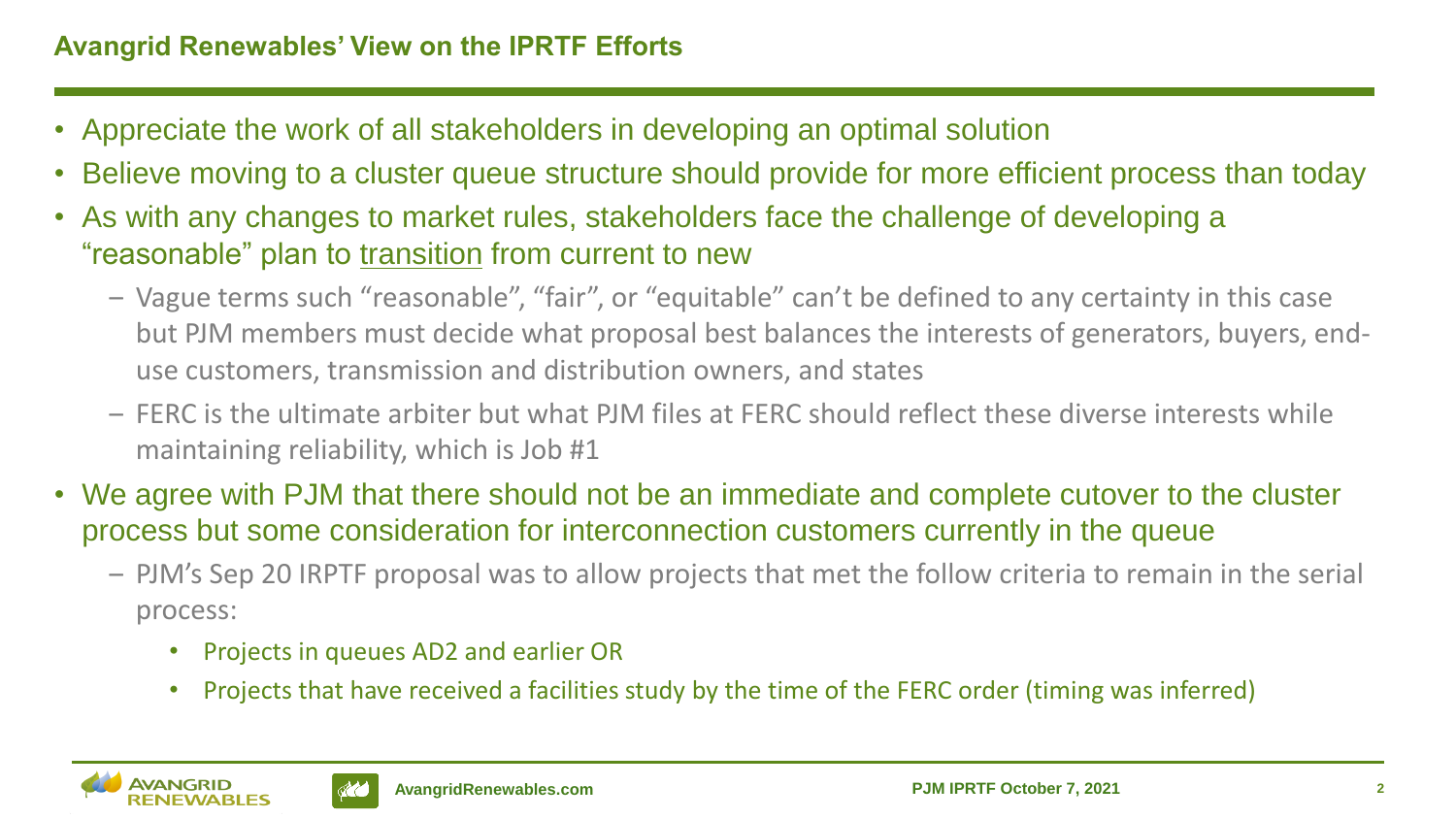• Determining which projects should be allowed to remain in the serial process and how that should be accomplished can incorporate lots of variables to strike the ideal between the two extremes

## *All projects* and the cluster of the cluster of the cluster of the cluster of the cluster of the cluster of the cluster of the cluster of the cluster of the cluster of the cluster of the cluster of the cluster of the clus

*All projects finish in serial*

- ‒ We didn't want to focus solely on the "cleanliness" of a projects because network upgrade costs are not the only factor in determining commercial viability when negotiating between buyer and seller
	- A large portion of renewable generator transactions in PJM are with C&I customers, not via state policies
- Our proposal attempts to strike a reasonable balance of societal benefits between reaching the cluster process as soon as practical and not interrupting the commercial viability of projects most likely to be built under the current rules
	- ‒ PJM should not have to be put in the position of determining the commercial viability of projects in the queue
	- ‒ That can only objectively be determined by how much security the project willing to put at risk
		- Too much risk required and you move to the left of the continuum shown above
		- Too little risk and too many projects stay in serial which unreasonably delays implementation of cluster
- Our transition proposal deals only with the determining which projects get the option to stay in the serial process and how they do that
	- ‒ The cost of this option should be greater than what the project faces in the serial or cluster process



*moved to cluster*